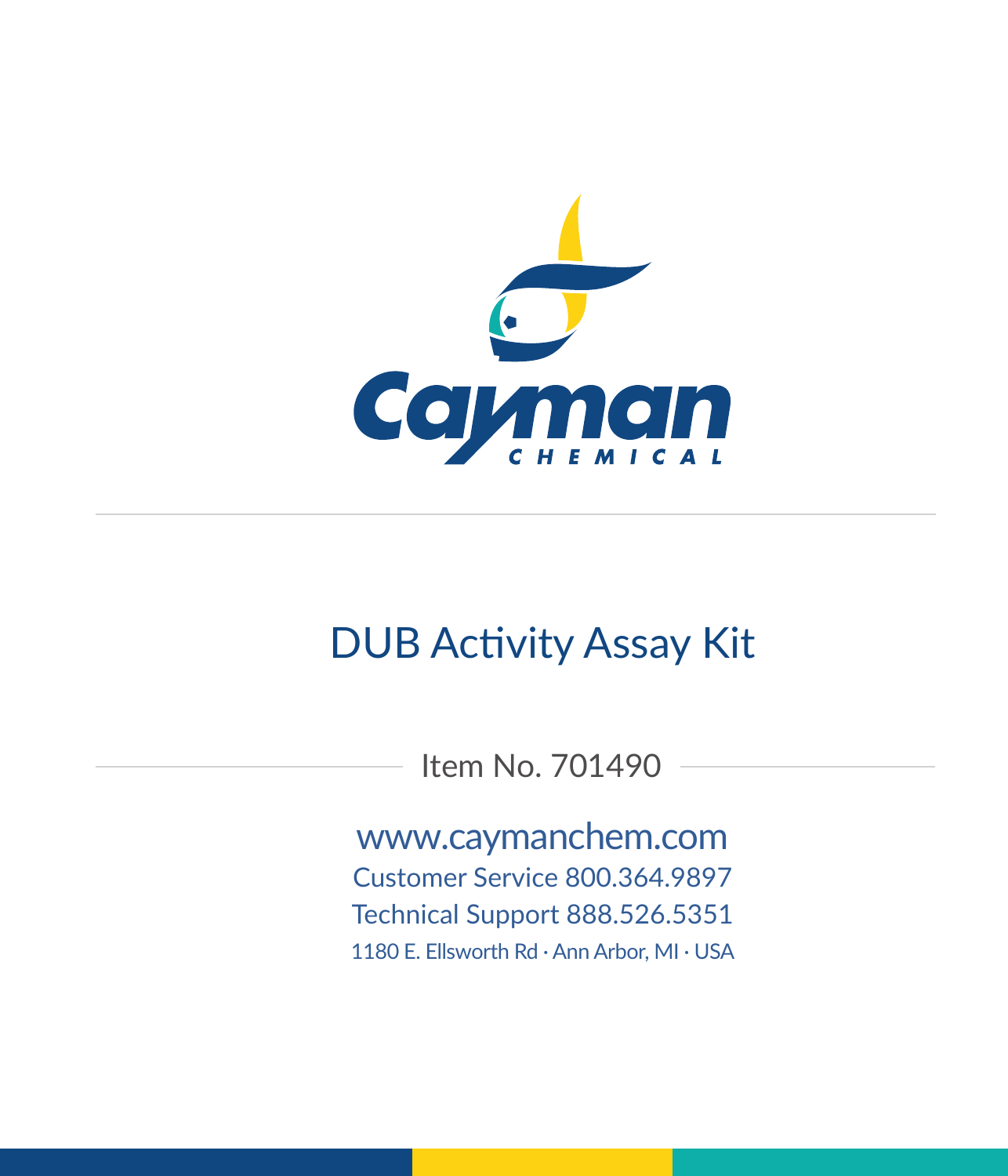## **TABLE OF CONTENTS**

| <b>GENERAL INFORMATION</b>   |   | 3 Materials Supplied                     |
|------------------------------|---|------------------------------------------|
|                              | 4 | <b>Safety Data</b>                       |
|                              | 4 | <b>Precautions</b>                       |
|                              | 4 | If You Have Problems                     |
|                              | 5 | <b>Storage and Stability</b>             |
|                              | 5 | <b>Materials Needed but Not Supplied</b> |
| <b>INTRODUCTION</b>          | 6 | Background                               |
|                              | 7 | <b>About This Assay</b>                  |
| <b>PRE-ASSAY PREPARATION</b> | 8 | <b>Reagent Preparation</b>               |
| <b>ASSAY PROTOCOL</b>        | 9 | <b>Plate Set Up</b>                      |
|                              |   | 11 Standard Preparation                  |
|                              |   | 12 Performing the Assay                  |
| <b>ANALYSIS</b>              |   | 13 Calculations                          |
|                              |   | 14 Sample Data                           |
| <b>RESOURCES</b>             |   | 16 References                            |
|                              |   | 17 Plate Template                        |
|                              |   | 18 Notes                                 |
|                              |   | 19 Warranty and Limitation of Remedy     |

## **GENERAL INFORMATION**

## **Materials Supplied**

Kit will arrive packaged as a -80°C kit. After opening the kit, remove components and store as stated below.

| <b>Item Number</b> | <b>Item</b>                                | <b>Quantity/Size</b> | <b>Storage</b>  |
|--------------------|--------------------------------------------|----------------------|-----------------|
| 701491             | DUB Assay Buffer (10X)                     | $1$ vial/ $1$ ml     | $-20^{\circ}$ C |
| 701492             | Control DUB enzyme (USP2 Catalytic Domain) | $1$ vial/25 $\mu$    | $-80^{\circ}$ C |
| 701493             | Ubiquitin-AMC                              | $1$ vial/25 $\mu$    | $-80^{\circ}$ C |
| 701494             | <b>AMC Assay Reagent</b>                   | 1 vial/100 µl        | $-20^{\circ}$ C |
| 700416             | DTT (1M) Assay Reagent                     | $1$ vial/ $1$ ml     | $-20^{\circ}$ C |
| 400012             | 96-Well Cover Sheet                        | 1 cover              | <b>RT</b>       |
| 10011288           | Half Volume 96-Well Plate (white)          | 1 plate              | <b>RT</b>       |

If any of the items listed above are damaged or missing, please contact our Customer Service department at (800) 364-9897 or (734) 971-3335. We cannot accept any returns without prior authorization.

WARNING: THIS PRODUCT IS FOR RESEARCH ONLY - NOT FOR<br>HUMAN OR VETERINARY DIAGNOSTIC OR THERAPEUTIC USE. HUMAN OR VETERINARY DIAGNOSTIC OR THERAPEUTIC USE.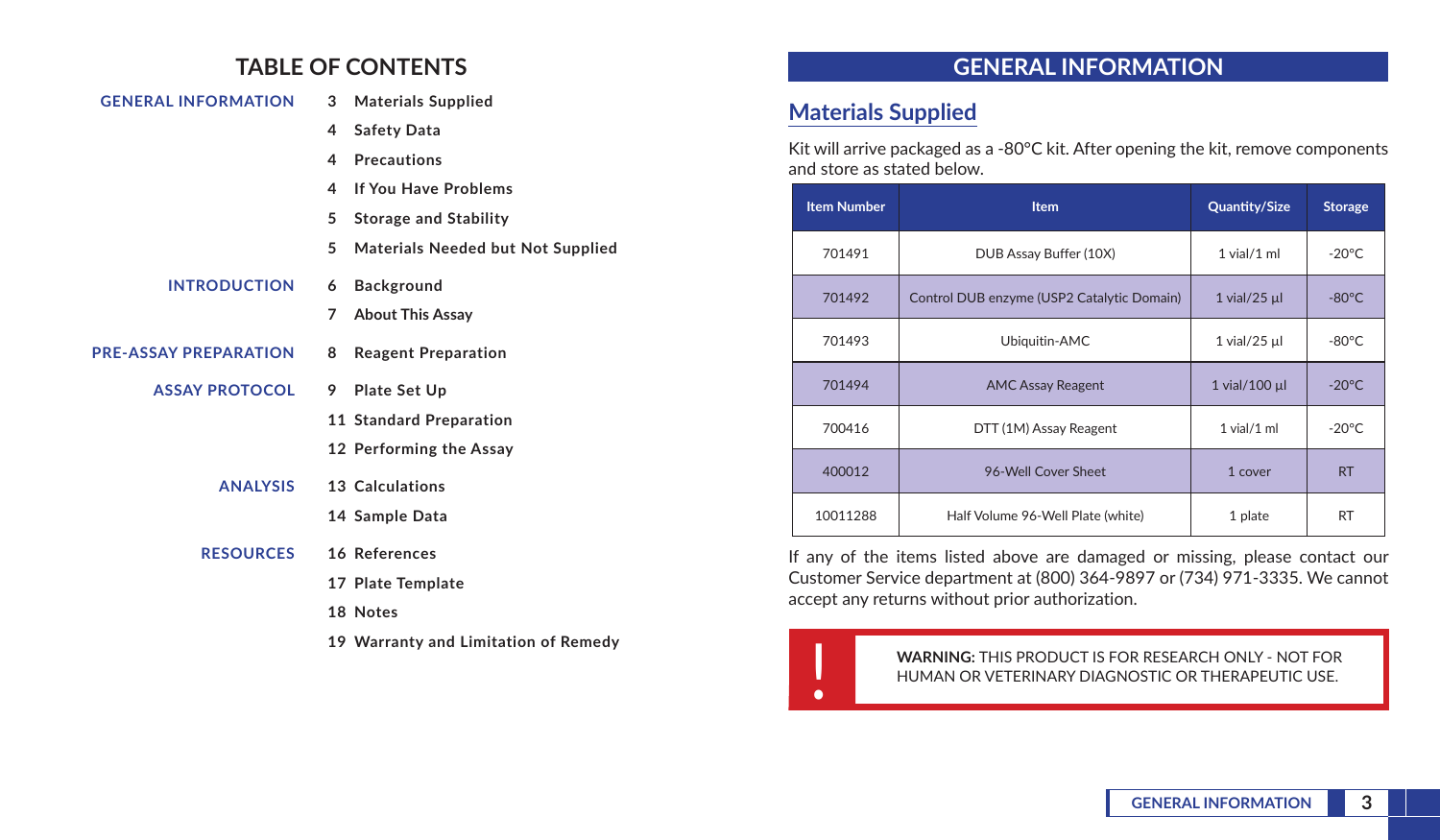## **Safety Data**

This material should be considered hazardous until further information becomes available. Do not ingest, inhale, get in eyes, on skin, or on clothing. Wash thoroughly after handling. Before use, the user must review the complete Safety Data Sheet, which has been sent *via* email to your institution.

### **Precautions**

**Please read these instructions carefully before beginning this assay.**

## **If You Have Problems**

#### **Technical Service Contact Information**

| Phone:  | 888-526-5351 (USA and Canada only) or 734-975-3888 |
|---------|----------------------------------------------------|
| Fax:    | 734-971-3641                                       |
| E-Mail: | techserv@caymanchem.com                            |

In order for our staff to assist you quickly and efficiently, please be ready to supply the lot number of the kit (found on the outside of the box).

## **Storage and Stability**

This kit will perform as specified if stored as directed in the **Materials Supplied** section on page 3 and used before the expiration date indicated on the outside of the box.

## **Materials Needed But Not Supplied**

- 1. A plate reader with the ability to measure fluorescence using an excitation wavelength of 355-365 nm and an emission wavelength of 455-465 nm.
- 2. A source of pure water; glass distilled water or deionized water is acceptable. *NOTE: Ultra-Pure water is available for purchase from Cayman (Item No. 400000).*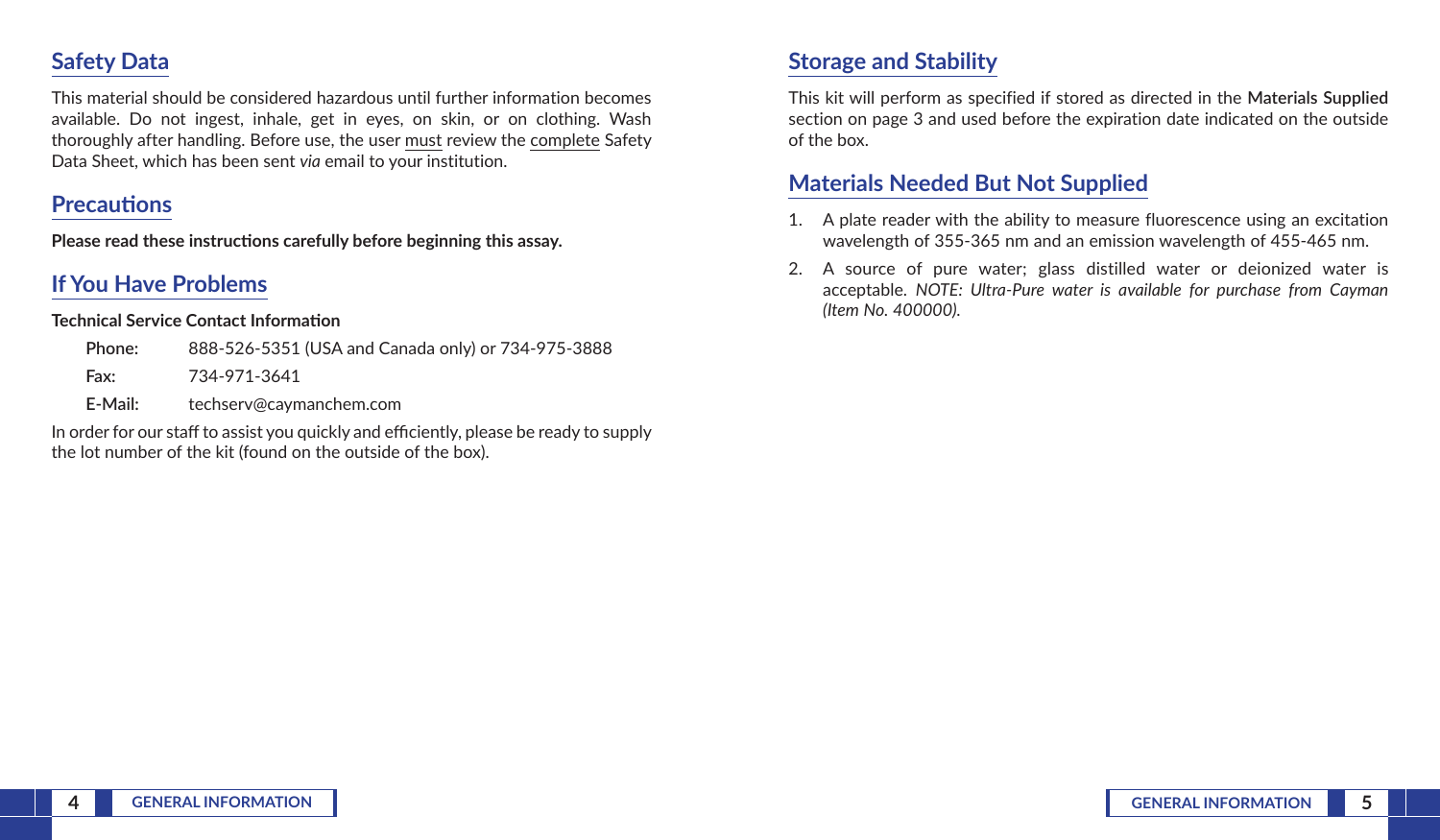## **INTRODUCTION**

## **Background**

Conjugation of ubiquitin to proteins (ubiquitination) plays a fundamental role in the regulation of cellular function through biological events involving, but not limited to cell cycle, differentiation, immune responses, DNA repair, chromatin structure, and apoptosis.<sup>1</sup> The ubiquitin signaling system includes a large family of cysteine proteases known as deubiquitinating enzymes (DUBs) that are responsible for the removal of ubiquitin from modified proteins. This regulatory process allows optimal levels of cellular ubiquitin to be maintained by recycling ubiquitin attached to inappropriate targets, removing and disassembling polyubiquitin chains, and processing proteins prior to their degradation by the proteasome.2 DUBs in general exhibit a wide range of ubiquitination type (mono- or polyubiquitination) and polyubiquitin chain linkage substrate specificities.<sup>3</sup> In addition, they can be partnered with various interacting proteins to facilitate increased diversity in specificity and DUB activation. DUBs have been implicated in a number of human diseases including various forms of cancer and neurodegeneration. As such, they are attractive targets for potential therapeutic intervention *via* the development of suitable inhibitors and modulators.1,2

### **About This Assay**

Cayman's DUB Activity Assay Kit facilitates the rapid, robust measurement of deubiquitinating enzyme activity *in vitro*. The kit utilizes a high purity, fluorogenic substrate (ubiquitin-AMC) together with suitable calibration standards and controls for the accurate and sensitive assessment of DUB activity. Continuous kinetic or end-point assays can be performed in a 96-well plate format for multi-sample analysis. Each kit contains sufficient material for one full 96-well plate assay set-up to be run. Ubiquitin-AMC is not a suitable substrate for all DUBs. Compatibility must be determined by the end user.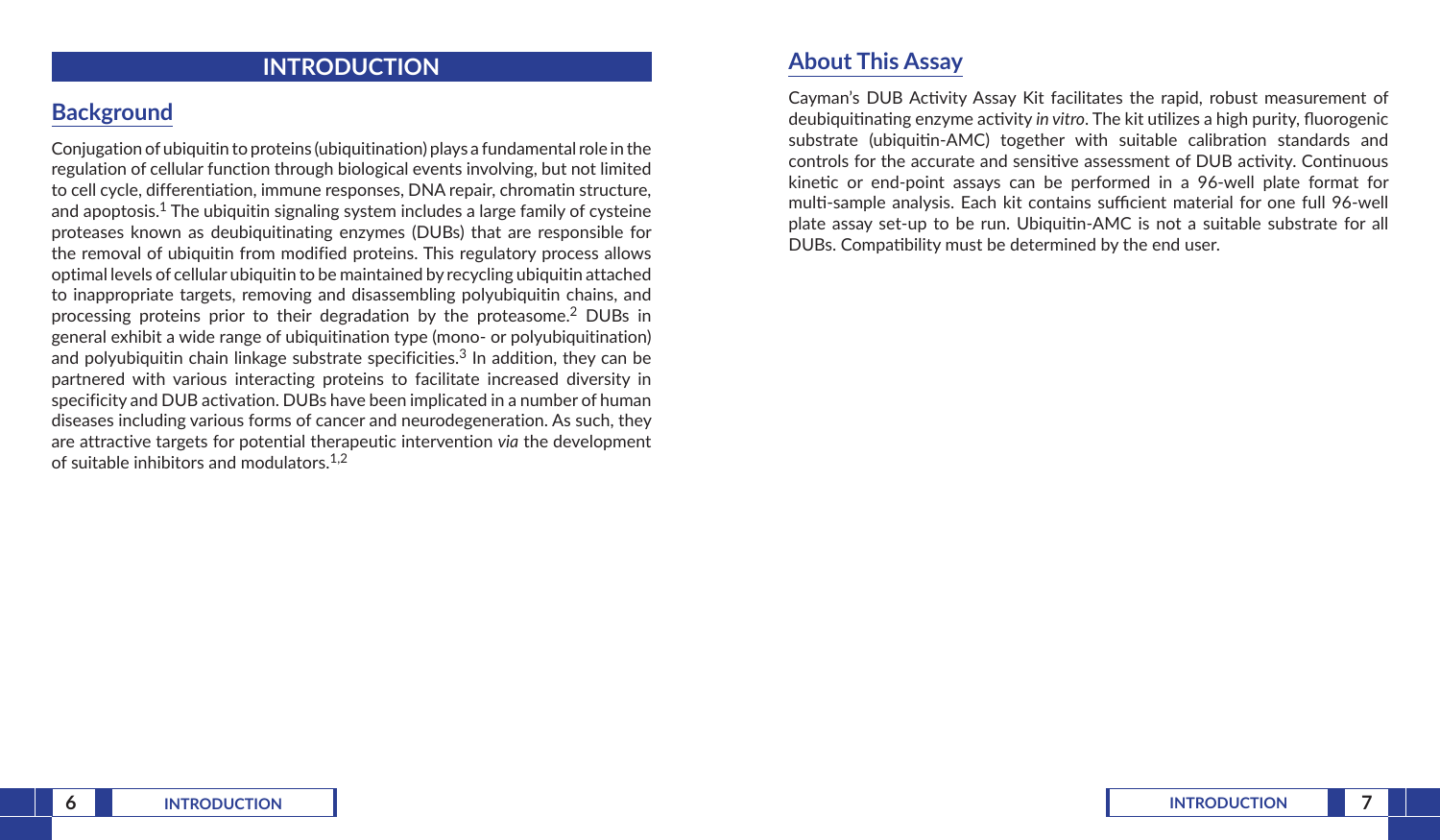### **PRE-ASSAY PREPARATION**

## **Reagent Preparation**

#### **1. DTT (1M) Assay Reagent - (Item No. 700416)**

This vial contains 1M DTT. Once thawed, the reagent is ready to use and should be stored at -20°C, limiting freeze-thaw cycles.

#### **2. DUB Assay Buffer - (Item No. 701491)**

This vial contains 1 ml of a 10X Buffer Solution. Once thawed, add 9 ml pure water to make a 1X DUB Assay Buffer. Add 10 µl of 1 M DTT Assay Reagent (Item No. 700416) to the 1X DUB Assay Buffer. The final concentration of DTT in the buffer is 1 mM. This buffer should be used in the assay and for diluting reagents. After addition of DTT, the buffer should be used within the same day or stored at -20ºC, limiting freeze-thaw cycles.

#### **3. DUB Positive Control - (Item No. 701492)**

This vial contains 10  $\mu$ M of USP2 catalytic domain positive control. Mix 10 µl of the DUB positive control with 990 µl 1X DUB Assay Buffer containing DTT to make a 100 nM control solution. Then mix 100 µl of the 100 nM control solution with 400 µl 1X DUB Assay Buffer containing DTT to make a 20 nM control solution. The original 10 µM DUB Positive Control can be stored long term at -80ºC, limiting freeze-thaw cycles.

#### **4. Ubiquitin-AMC - (Item No. 701493)**

This vial contains Ubiquitin-AMC in DMSO. Mix 21.8 µl of Ubiquitin-AMC with 478.2 µl 1X DUB Assay Buffer containing DTT. *NOTE: The final concentration of substrate in the assay as described below is 500 nM.*

#### **5. AMC Assay Reagent - (Item No. 701494)**

This vial contains 1 mM AMC in DMSO. The reagent is ready to use to prepare the AMC standard curve.

## **ASSAY PROTOCOL**

## **Plate Set Up**

There is no specific pattern for using the wells on the plate. A typical layout of samples to be measured in duplicate is shown in Figure 1 below.



A-H = AMC Standards PC = DUB Positive Control BG = Background 1-38 = Sample Wells

**Figure 1. Sample plate format**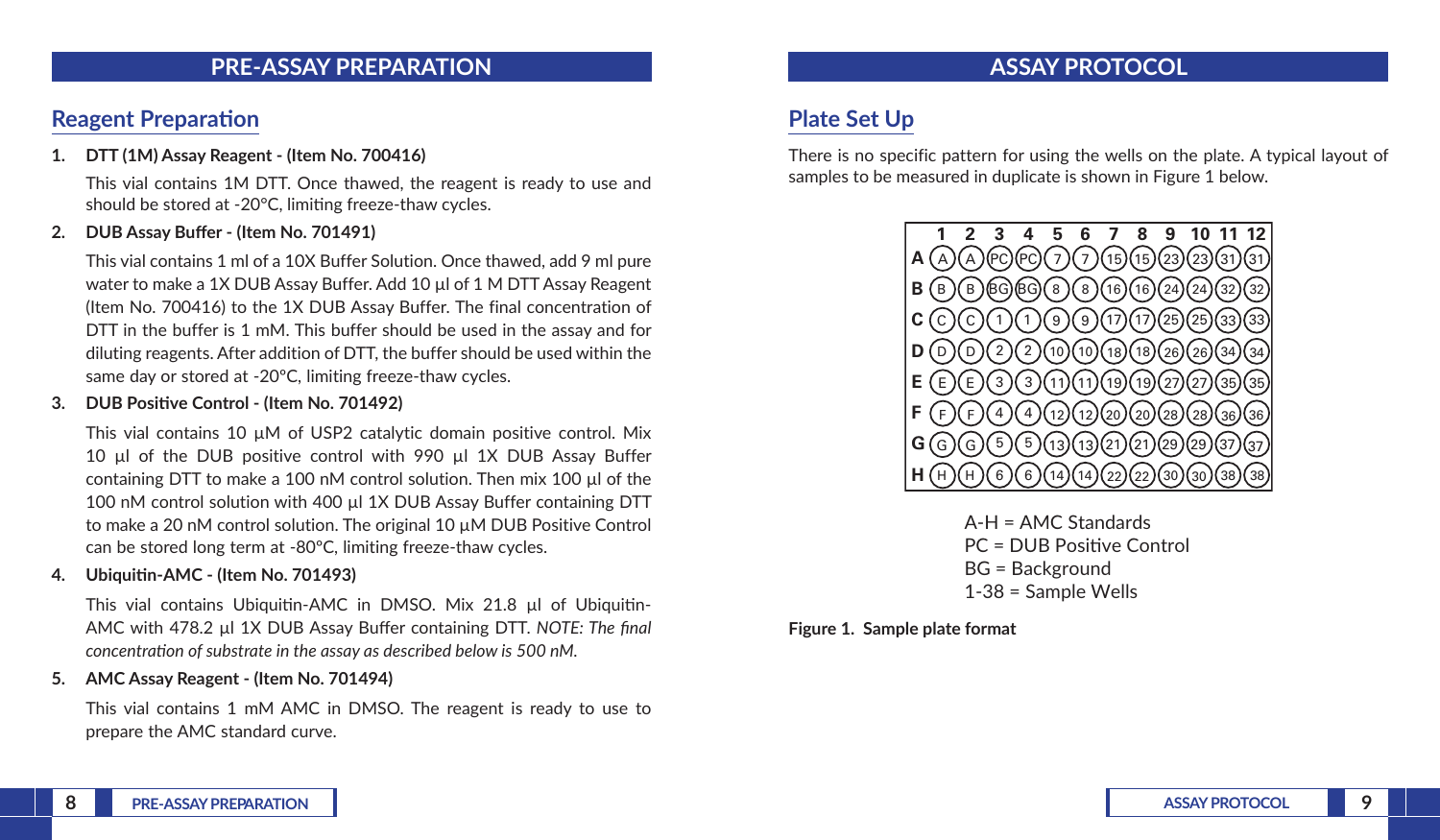#### **Pipetting Hints**

- It is recommended that a multichannel pipette be used to deliver reagents to the wells. This saves time and helps maintain more precise incubation times.
- Before pipetting each reagent, equilibrate the pipette tip in that reagent (i.e., slowly fill the tip and gently expel the contents, repeat several times).
- Avoid introducing bubbles to the well.
- Do not expose the pipette tip to the reagent(s) already in the well.

#### **General Information**

- The final volume of the assay is 50  $\mu$ l in all the wells.
- All reagents except the DUB Positive Control and samples must be equilibrated to room temperature before beginning the assay.
- It is not necessary to use all the wells on the plate at one time.
- We recommend assaying samples in duplicate, but it is the user's discretion to do so.
- The assay is performed at room temperature.
- Monitor the fluorescence with an excitation wavelength of 355-365 nm and an emission wavelength of 455-465 nm.

### **Standard Preparation**

Mix 25 ul of the AMC Assay Reagent (Item No. 701494) with 475 ul of 1X DUB Assay Buffer containing DTT to yield a concentration of 50 uM. Mix 10 ul of this 50 µM standard with 490 µl of 1X DUB Assay Buffer containing DTT to yield a 1 uM AMC stock.

To prepare the standard curve, label eight microcentrifuge tubes. Aliquot 300 µl 1X DUB Assay Buffer containing DTT to tube A and 200 µl 1X DUB Assay Buffer containing DTT to tubes B-H. Transfer 100 µl of the 1 uM AMC stock to tube A and mix throughly. Serially dilute the standard by removing 200 µl from tube A and transferring it to tube B; mix throughly. Next, remove 200 µl from tube B and transfer it to tube C; mix throughly. Repeat this process for tubes D-G. Tube H should only contain 1X DUB Assay Buffer containing DTT and will be used as a blank. Use standards immediately do not store.



**Figure 2. Preparation of the AMC standards**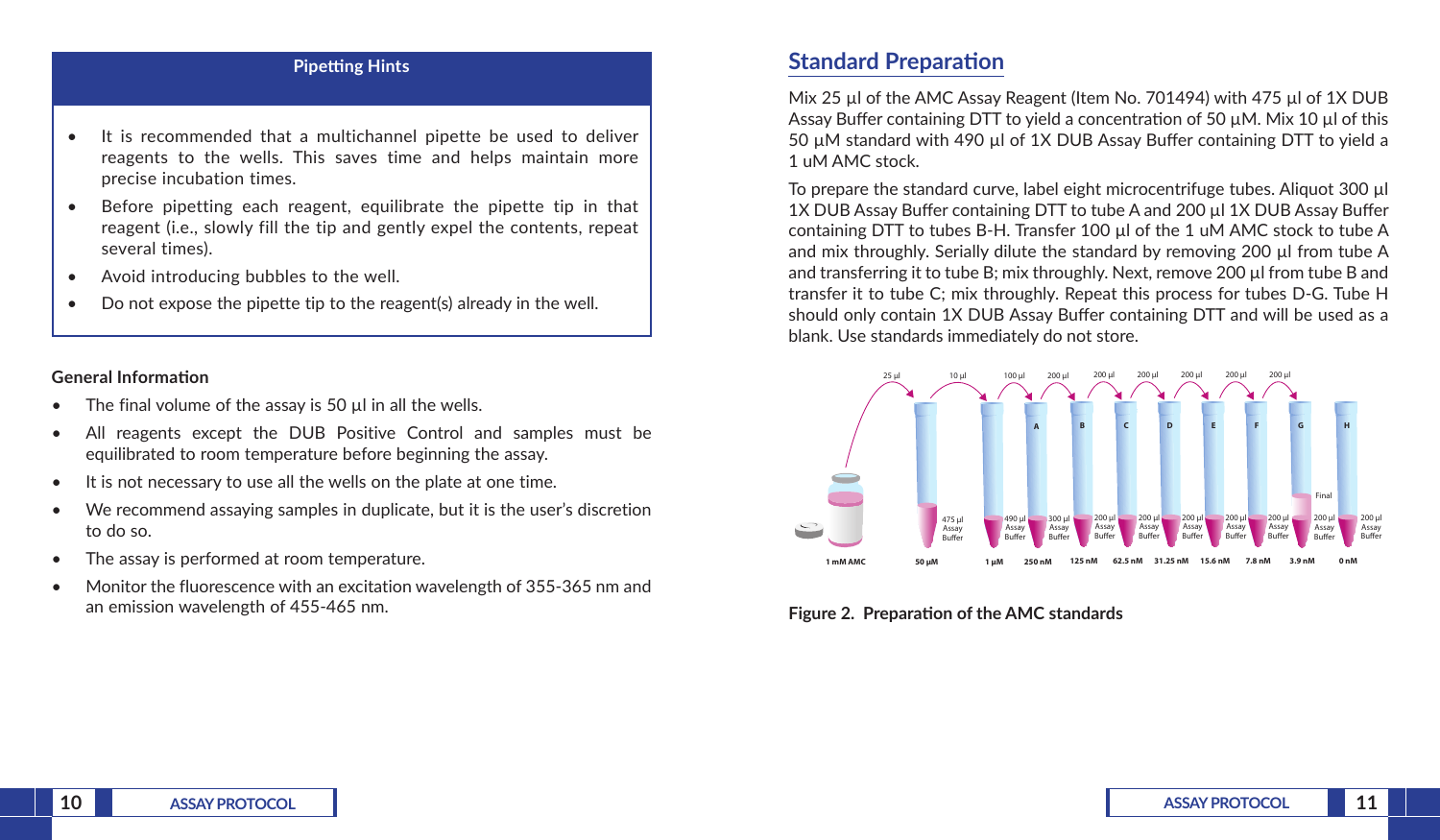## **Performing the Assay**

- 1. **Standard Wells -** add 50 µl of standard (tubes A-H) to the designated wells on the plate.
- 2. Read the fluorescence in a plate reader using an excitation wavelength of 355-365 nm and an emission wavelength of 455-465 nm. This will allow you to establish an appropriate *gain* for detecting the entire range of the standards. This *gain* will then be used when assaying samples.
- 3. **DUB Positive Control Wells** add 40 µl of 1X DUB Assay Buffer containing DTT and 5 µl 20 nM DUB Positive Control to at least two wells.
- 4. **Background Wells -** add 45 µl of 1X DUB Assay Buffer containing DTT to at least two wells.
- 5. **Sample Wells -** add 40 µl of 1X DUB Assay Buffer containing DTT and 5 µl of sample to at least two wells.

| <b>Well Type</b>        | <b>1X DUB Assay Buffer</b><br>containing DTT | 20 nM DUB<br><b>Positive Control</b> | <b>Sample</b> |
|-------------------------|----------------------------------------------|--------------------------------------|---------------|
| Positive Control Wells  | 40 µl                                        | $5 \mu$                              | -             |
| <b>Background Wells</b> | $45$ µ                                       |                                      |               |
| Sample Wells            | 40 µl                                        |                                      | $5 \mu$       |

#### **Table 1. Pipetting Summary**

- 6. Cover plate and incubate for 15-30 minutes at room temperature.
- 7. Remove plate cover and initiate reactions by quickly adding 5 µl of Ubiquitin-AMC to all wells being used.
- 8. Read the fluorescence in a plate reader every minute for 20-60 minutes using an excitation wavelength of 355-365 nm and an emission wavelength of 455-465 nm.

## **ANALYSIS**

## **Calculations**

#### **Plot the Standard Curve**

- 1. Determine the average fluorescence of the standards.
- 2. Plot the average fluorescence values (from step 1 above) of each standard as a function of the final concentration of AMC from Figure 2, on page 11. See Figure 3 on page 14 for a typical standard curve.

### **Determine DUB Activity**

- 1. Determine the average fluorescence of each sample.
- 2. Determine the change in fluorescence (RFU) per minute for the sample by:
	- a. Plotting the fluorescence values as a function of time to obtain the slope (rate) of the linear portion of the curve. An example of USP2 catalytic domain assayed over time is shown in Figure 4 on page 15.

#### **OR**

b. Select two points on the linear portion of the curve and determine the change in fluorescence during that time using the following equation:

$$
RFU/min = \frac{RFU (Time 2) - RFU (Time 1)}{Time 2 (min) - Time 1 (min)}
$$

- 3. Calculate DUB activity using the equation below. One unit is defined as the amount of enzyme that will cause the formation of 1 pmol of AMC per minute at room temperature.
- **DUB activity (pmol/min/ml) =**  $\frac{(RFU/min)}{X}$  x Sample dilution Standard curve slope (RFU/nM)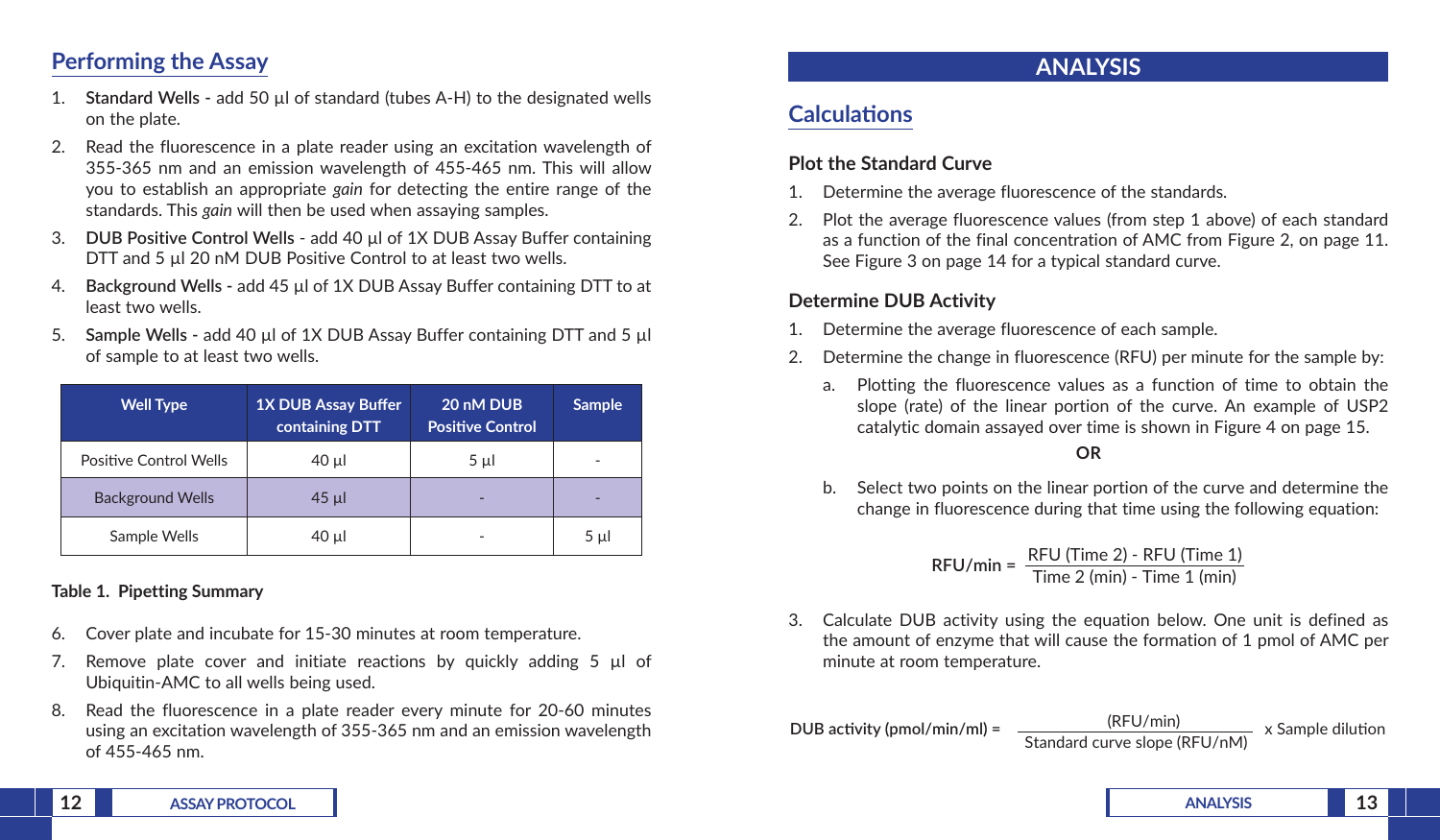## **Sample Data**

The data shown here is an example of the data typically produced with this kit. Your results may vary and therefore should not be directly compared to these samples.



**Figure 3. AMC standard curve**



**Figure 4. DUB Positive Control Activity**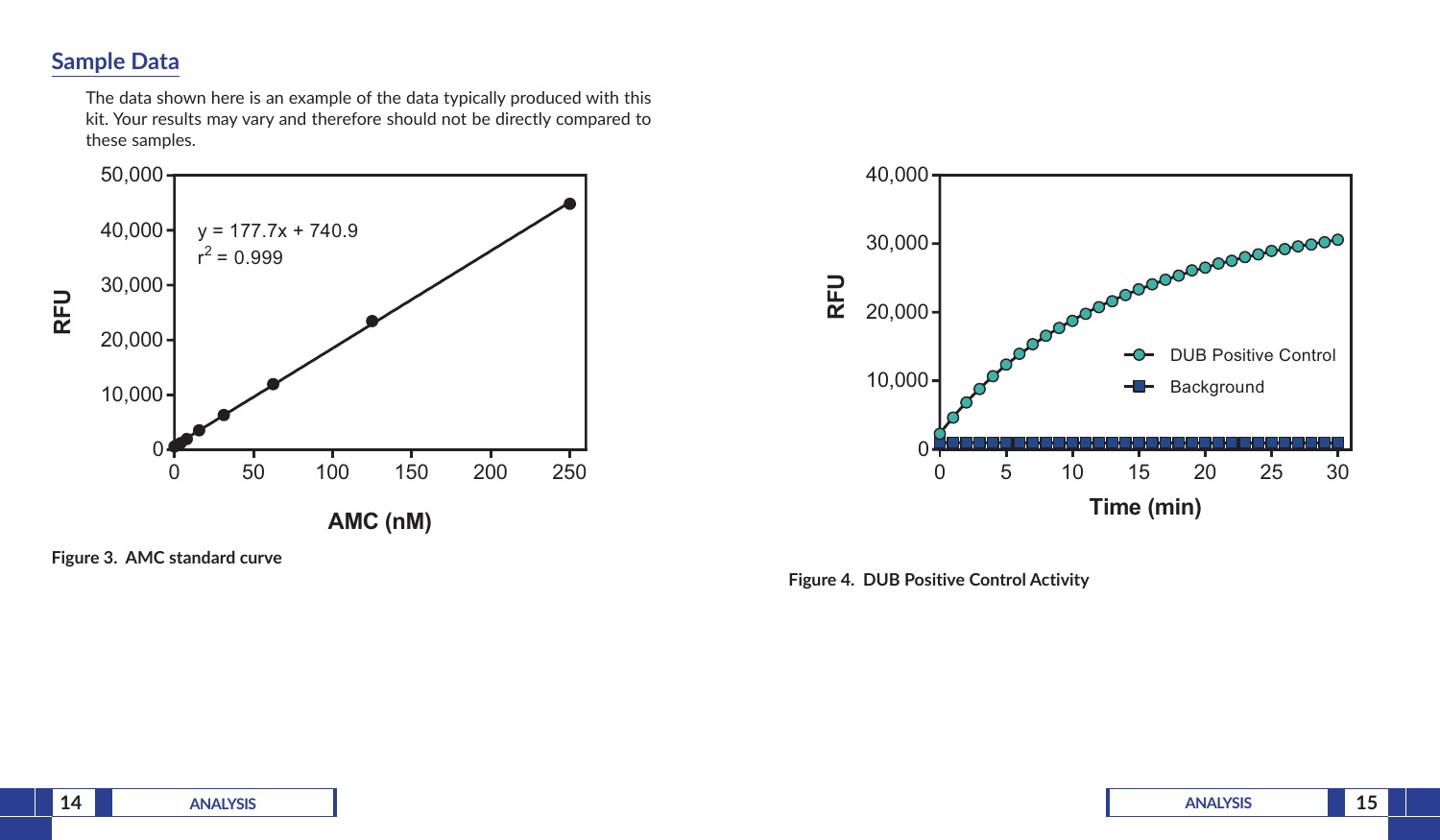## **RESOURCES**

## **References**

- 1. Fraile, J.M., Quesada, V., Rodrķguez, D., *et al.* Deubiquitinases in cancer: New functions and therapeutic options. *Oncogene* **31(19)**, 2373-2388 (2012).
- 2. Ciechanover, A. Intracellular protein degradation: From a vague idea through the lysosome and the ubiquitin-proteasome system and onto human diseases and drug targeting. *Bioorg. Med. Chem.* **21(12)**, 3400-3410 (2013).
- 3. Komander, D. and Rape, M. The ubiquitin code. *Annu. Rev. Biochem.* **81**, 203-209 (2012).